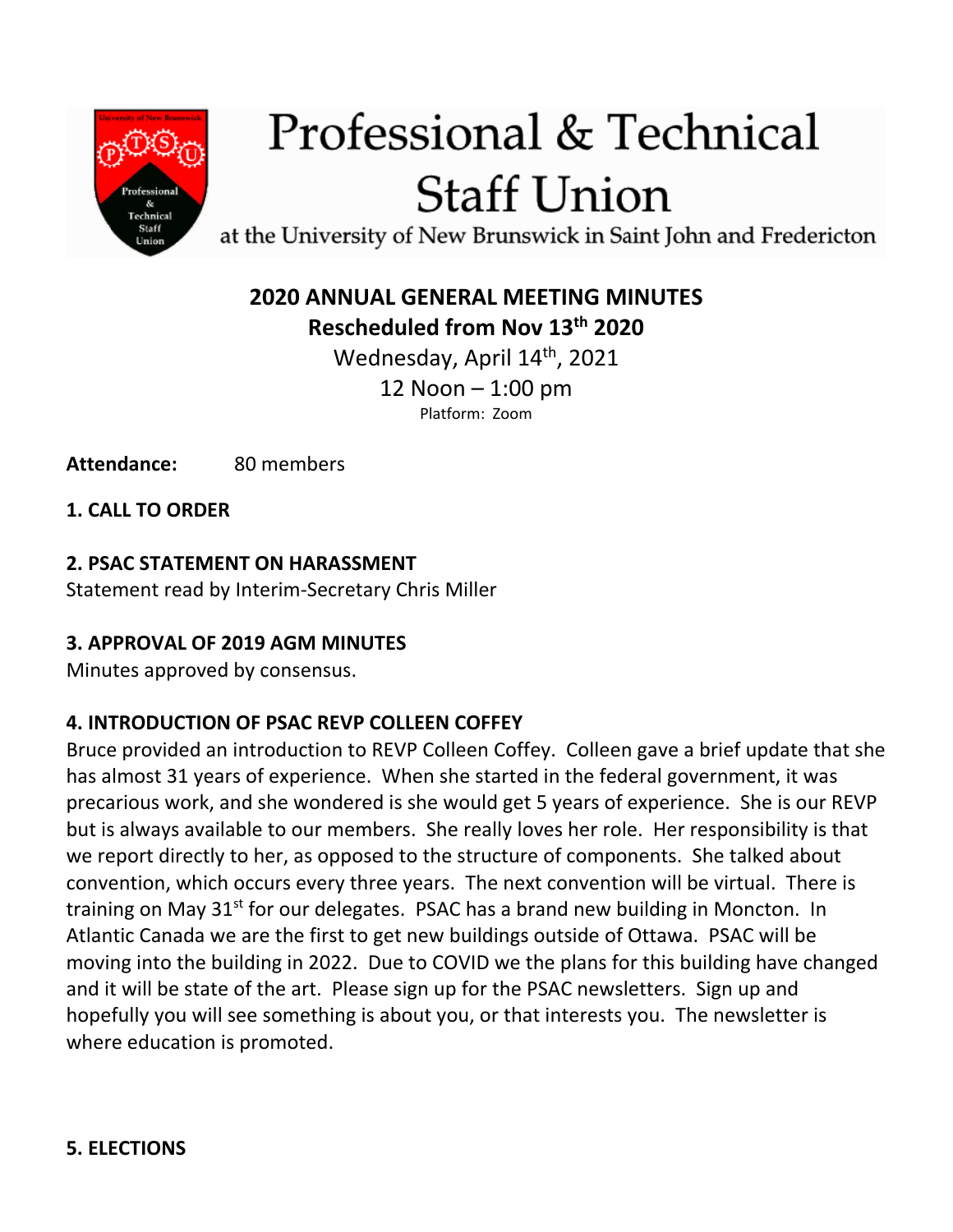Colleen gave an over-view of the election process.

#### **A. VICE-PRESIDENT FREDERICTON**

We have one nomination from the committee. Colleen called for nominations from the floor. Sam Duke was nominated from the floor by Tabatha Armstrong, seconded by Rodrigo Gutierrez. The nominations were closed. Samuel accepted the nomination. Dawn accepted the nomination. Both members were given their opportunity to present their reasons for interest in the position. Raphaelle launched the vote. Dawn Dignam was elected.

## **B. SECRETARY**

We have one nomination from the committee, Chris Miller. Colleen called for nominations from the floor. There were no nominations from the floor. Chris Miller accepted the position and was awarded the position by acclimation.

# **C. CHIEF GRIEVANCE OFFICER (SAINT JOHN)**

We have no nominations from the committee. Colleen called for nominations from the floor. Sarah Craig nominated Erin Gillespie. Michelle Scott seconded the nomination. Erin declined the nomination.

All are elected for 3-year terms.

By majority vote of hands, a motion to destroy the ballots was passed.

# **6. REPORTS**

#### **A. PRESIDENT'S**

Bruce gave the president's report, see attached.

#### **B. TREASURER'S**

Ed gave the treasurer's report, see attached.

# **7. BY-LAW AMENDMENTS**

Sharon Smith outlined that the amendments were around dues collection and other book keeping type changes. Chris Miller motioned to have the bylaw amendments approved as presented. Dawn Dignam seconded. The bylaws passed the vote by 97%. Motion passed.

# **8. OTHER BUSINESS**

Bruce thanked Tanya Pitt and Tanya Moore for their service. Sam Duke asked how to get involved in any way. Tanya Moore asked about dues remittance and what that looks like. Raphaelle gave an update on the PSAC website on how dues is calculated. Michelle Scott asked about the fact that she is a continuing term employees. This wasn't included in Bruce's speech. Michelle is retiring. She mentioned her retirement allowance. Megan Hayes asked about the irregular hours. She works in this environment and has been recently asked to increase her irregular hours. Is there any update on how this committee is working. John Hayden gave an update that they are meeting tomorrow and are close to the end of that process. Any changes to that will need to be ratified by the group. Andrew gave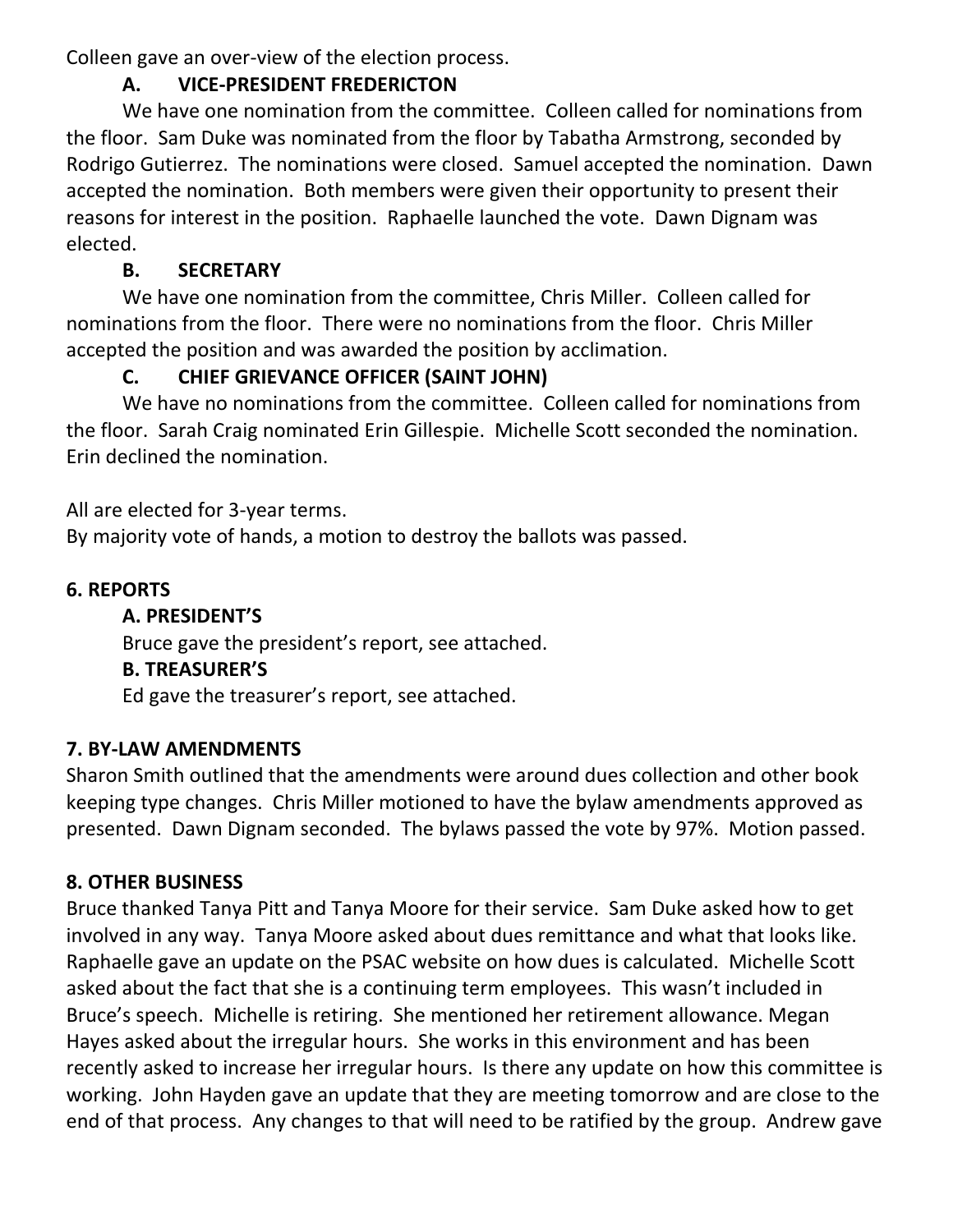an update that it is important for members to bring issues to us. The issues that are brought forward are tracked and will be used to inform the next round of bargaining.

#### **ADJOURNMENT**

Bruce thanked Colleen, Raphaelle, Chris and Sharon. Chris Miller motioned for the meeting to end.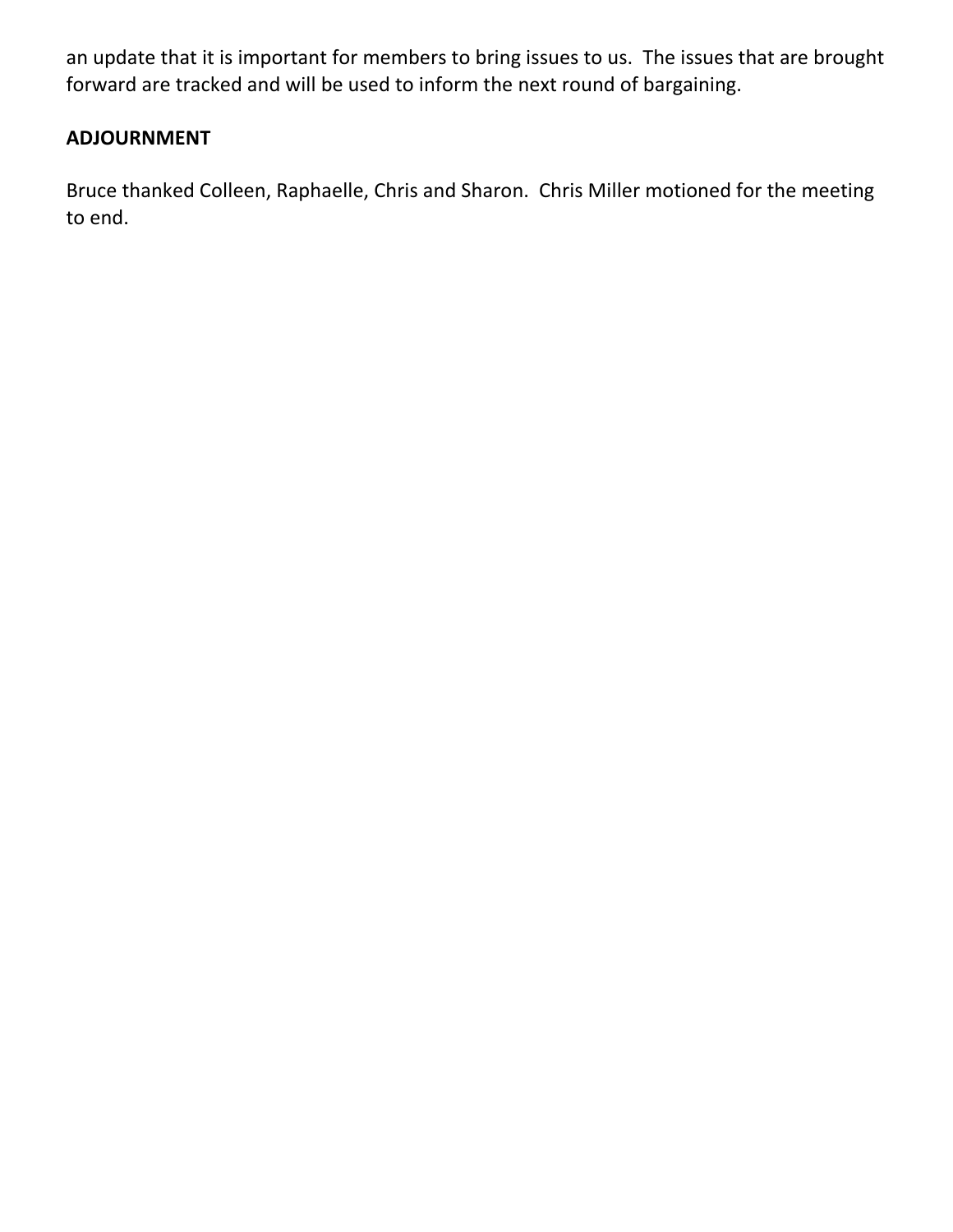## **President's Report PTSU Virtual Annual General Meeting - Apr. 14 2021**

Although we are in the year 2021, this report deals with the time period of Nov. 2019 – Nov. 2020 when our Annual General Meeting was scheduled. The early months of my appointment was focussed on mobilization of our PTSU and working towards a Collective Agreement. In 2020 we saw the first ever PTSU Collective Agreement signed after a very lengthy negotiating period. Although the CA is not perfect, it is something that will evolve into something even better as our Executive Board and various committees work towards implementation of the Collective Agreement.

As you are all very aware of, COVID-19 threw us a curveball, yet your Executive Team has worked very hard to deliver what is promised to all of us in our Collective Agreement. There is still much work to do regarding our members with irregular work schedules and getting fair job evaluations with respect to the Hay Methodology. We will continue to work on these key issues. The PTSU has had a number of grievances filed on behalf of our PTSU members with us prevailing on the majority of them. Many UNB employees love their jobs and work environment but that is not always the simple truth for others. For those not so lucky, your Union, with the backing of PSAC, is here for you.

I would like to acknowledge the hard work of Past Member, Bev Bramble, on the work he has done on the PTSU By-Law revisions. This was a critical job that ensures the PTSU and the Executive Board can function properly. I would also like to thank Chris Miller for stepping up and filling the Executive Board Secretary position. This is a demanding job that Chris excels at. PastVice President Sharon Smith, and Past Presidents John Hayden, Chris Miller and our Region PSAC Representative Raphaelle Valay-Nadeau have been invaluable to the PTSU giving their expertise, knowledge, and time on committees and Board meetings. They are the glue that holds our Union together.

The PTSU has secured temporary office space in the Wu Centre and we are waiting for our permanent location, also in the Wu Centre, to become available. We also have assigned office space on the Saint John campus in Annex A&B, Room 26. We will be welcoming one and all to see our on-campus working spaces once COVID 19 has been tamed.

I would also like to ask for any PTSU members that would like to serve the PTSU as an elected Executive Board member or in one of the many committees, please contact [ptsu60551@gmail.com](mailto:ptsu60551@gmail.com) and let us know your intentions. We are always looking for new faces.

*Bruce Miller President, Professional and Technical Staff Union (PTSU) PSAC Local 60551 UNB Fredericton & Saint John campus*